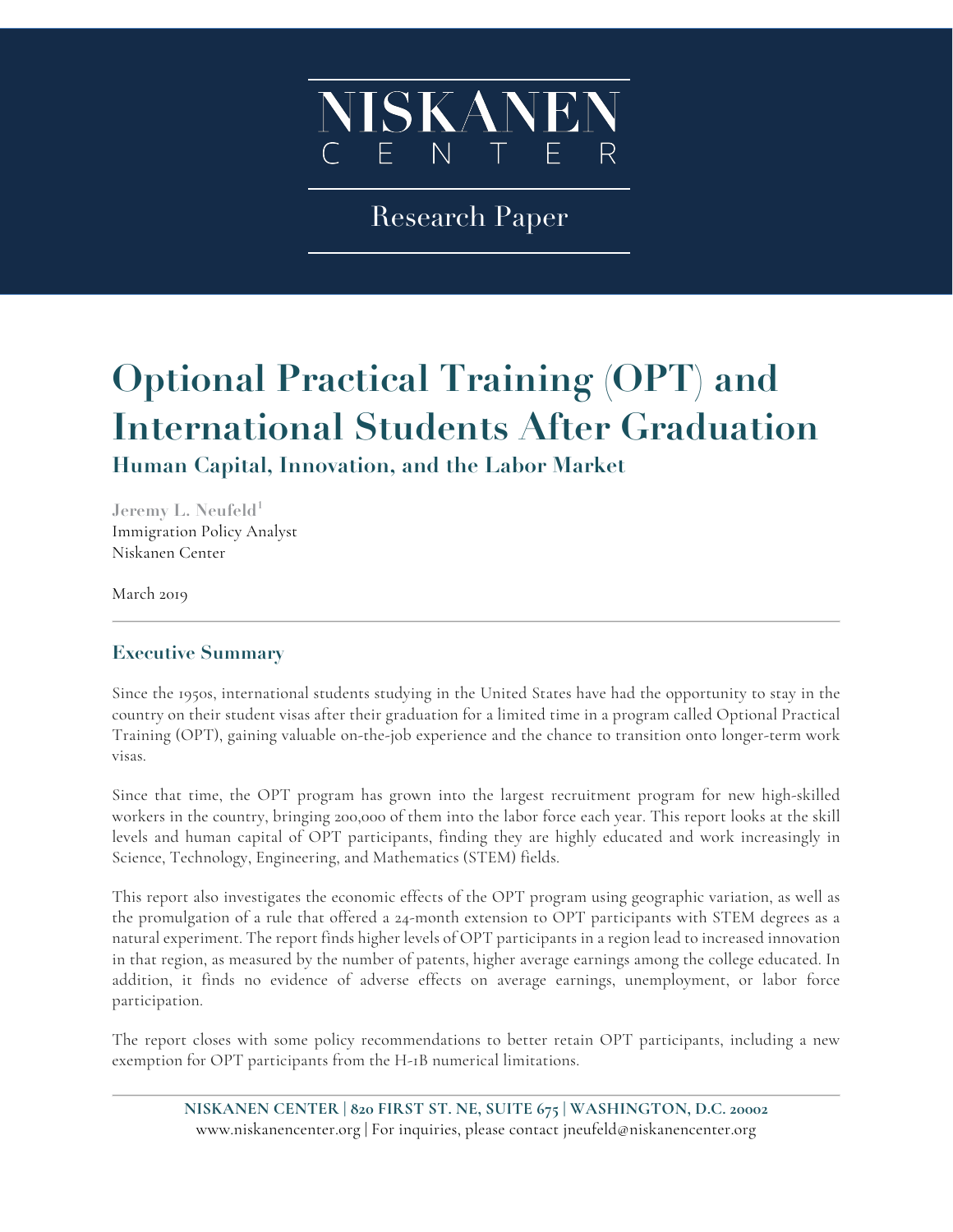## **Introduction**

Over 800,000 international students are enrolled in institutions of higher learning in the United States.<sup>2</sup> These students overwhelmingly hold F-1 student visas. F-1 visas do not generally authorize visa holders to work off-campus, but they do offer participation in the Optional Practical Training (OPT) program that authorizes eligible students and—as is more often the case—recent graduates to work for up to one year in jobs relevant to their field of study. As of 2016, students who have graduated with a degree in a Science, Technology, Engineering, and Mathematics (STEM) field may get a 24-month extension of their OPT status, meaning they can generally work in the United States for a total of three years after they graduate. The 24-month extension is the second STEM extension, supplanting a 17-month STEM extension that was established in 2008.

The OPT program provides valuable experience to graduates seeking on-the-job training as a capstone to their educational experience, but it also provides valuable human capital to the U.S. labor force. Indeed, the OPT program serves as the most important connection between the F-1 visa program and the H-1B visa program, the highskilled guest worker program. The relationship between the two programs was described well by the U.S. District Court for the District of Columbia: "F-1 and H-1B are integrally related...F-1 and H-1B perform the interlocking task of recruiting students to pursue a course of study in the United States and retaining at least a portion of those individuals to work in the American economy."3

Operating as it does at the intersection of F-1 and H-1B, the OPT program can accurately be described as the largest high-skilled worker *recruitment* program in the country, bringing in well over 200,000 *new* high-skilled foreign workers each year, compared to only about 180,000 new H-1B visas issued each year.4 However, because OPT is nonrenewable and lasts for less time, the H-1B program still contributes more high-skilled workers at any one time. And however successful OPT is at recruitment, retention is ultimately reliant on the H-1B.

The relative scarcity of H-1B visas—only 85,000 can be awarded per year to those not employed by universities and other cap-exempt employers—and the relatively short duration of OPT make retention more difficult. Many OPT participants would like to remain in the United States to work after they graduate, but because of the difficulty of obtaining a scarce H-1B visa, the OPT program must serve as veritable "waiting room" for F-1 students waiting to get an H-1B.

Indeed, the Department of Homeland Security (DHS) justified the original STEM extension on the grounds that it better coordinates the recruitment and retention functions of both programs:

> Many employers who hire F-1 students under the OPT program eventually file a petition on the students' behalf for classification as an H-1B worker…Because the H-1B category is greatly oversubscribed, however, OPT employees often are unable to obtain H-1B status within their authorized period of stay in F-1 status, including the 12-month OPT period, and thus are forced to leave the country. The inability of U.S. employers, in particular in the fields of science, technology, engineering and mathematics, to obtain H-1B status for highly skilled foreign students and foreign nonimmigrant workers has adversely affected the ability of U.S. employers to recruit and retain skilled workers and creates a competitive disadvantage for U.S. companies.<sup>5</sup>

Despite its important role connecting the F-1 and H-1B visas and in recruiting high-skilled workers, little research has investigated the economic effects of the OPT program. This report begins to fill that gap, using data on OPT participants obtained through the Freedom of Information Act (FOIA), along with economic and demographic data. Ultimately, the data suggests that the program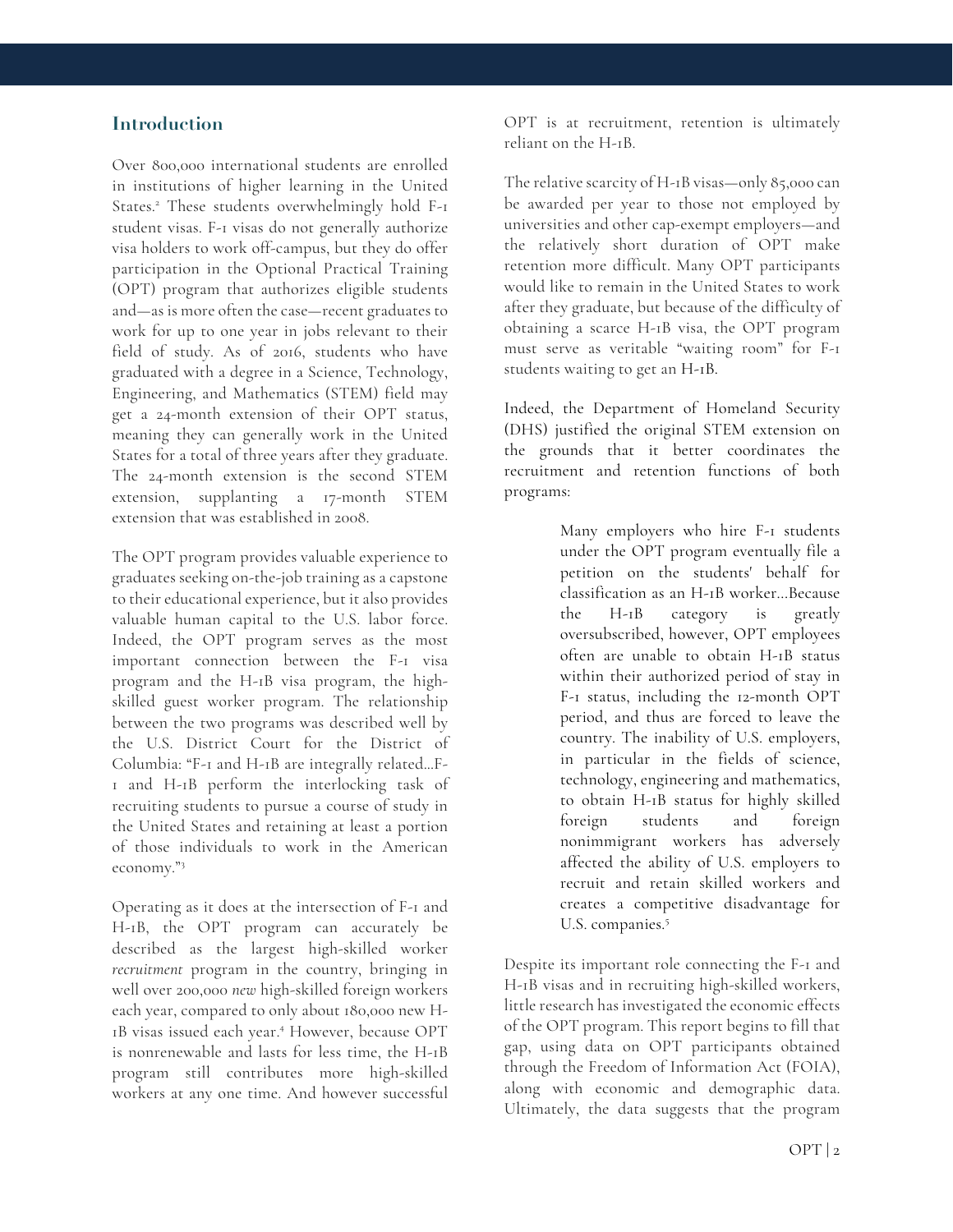increases innovation, does not adversely affect natives on average, and increases the earnings of college-educated natives.

### **Data on OPT Participants**

#### **A. Scale and growth**

U.S. Citizenship and Immigration Services (USCIS) tracks international students in the United States through the Student and Exchange Visitor Information System (SEVIS). Data from SEVIS on over 1.7 million OPT participants, including information on their degrees and employers, was obtained through a FOIA request. Data was obtained as far back as 2003, when the use of SEVIS became mandatory, but unfortunately the data before 2004 and after 2017 appears fragmentary.

The data shows the remarkable growth in the program since first STEM extension was established in 2008, plotted below in Figure 1. Since 2004, the number of OPT participants working in the United States has grown more than three-fold, from over 77,000 to nearly 250,000. The largest yearly increase is evident between 2015 and 2016, coinciding with the launch of the 24-month STEM extension.

#### **Figure 1: OPT participants working in U.S., 2004- 2017**



*Note*: An OPT participant is considered employed in a given year if she was employed through most of that year.

#### **B. Educational attainment**

The data also shows the breakdown of degrees earned by OPT participants, revealing that well over half—59 percent—of OPT participants between 2004 and 2017 have received master's degrees from U.S. institutions. Bachelor's degrees and doctorate degrees made up 24 percent and 13 percent respectively over the same period. The breakdown can be seen below in Figure 2.



**Figure 2: Degrees earned by OPT participants, 2004-2017**

While the majority of OPT participants have always been graduates with master's degrees, the proportion of OPT participants who graduated with a master's degree grew from about 53 percent in 2004 to over 70 percent in 2017. Meanwhile, the proportion of those with doctorates has hovered fairly consistently around 10 percent while the proportion of those with bachelor's degrees has shrunk dramatically, from over 30 percent in 2004 to about 18 percent in 2017. In short, as the number of OPT participants has grown, the average educational attainment among OPT participants has increased as well.

#### **C. Fields of study**

The data reveals the concentration of OPT participants in STEM fields and business. The 20 most common fields of study among OPT participants from 2004 to 2017 are shown below in Table 1. The list is topped by computer science, business administration, and electrical engineering.

However, trends indicate a shift away from business and toward STEM fields. To give an illustrative example, in 2004, 12 percent of OPT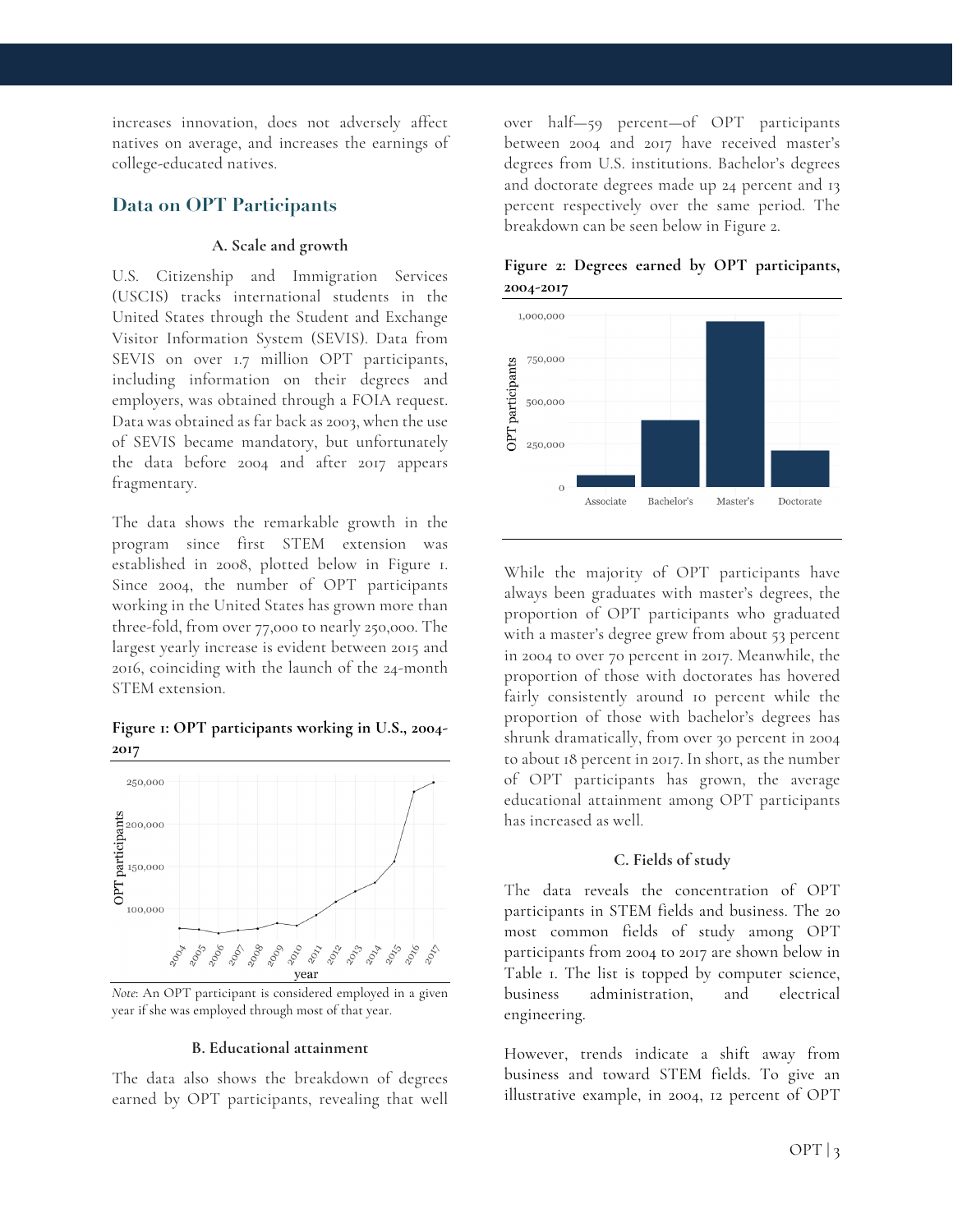participants had degrees in business administration and management and only 8 percent had degrees in computer science. However, in 2017, 14 percent had degrees in computer science and only 5 percent had degrees in business administration and management. In 2004, business administration and management was the single most common field of study, but it had fallen to fourth place by 2017.

**Table 1: Most common fields of study among OPT participants, 2004-2017**

| Field of study                            | Share   |
|-------------------------------------------|---------|
| Computer Science                          | 8.6%    |
| Business Administration and Management    | 8.6%    |
| Electrical and Electronics Engineering    | 5.5%    |
| Computer and Information Sciences         | 3.4%    |
| Mechanical Engineering                    | 3.2%    |
| Electrical and Communications Engineering | 2.6%    |
| Accounting                                | 2.6%    |
| Finance                                   | $2.0\%$ |
| Economics                                 | 1.8%    |
| Civil Engineering                         | 1.7%    |
| Computer Engineering                      | 1.6%    |
| Chemistry                                 | 1.5%    |
| <b>Information Science</b>                | $1.4\%$ |
| Information Technology                    | 1.3%    |
| Biology                                   | 1.1%    |
| Industrial Engineering                    | 1.1%    |
| Chemical Engineering                      | $1.0\%$ |
| Mathematics                               | 1.0%    |
| <b>Business</b>                           | $1.0\%$ |
| International Business                    | $1.0\%$ |

*Note*: Field of study denotes major subjects of undergraduates and equivalents for other degrees. For individuals with multiple majors, only the first is counted.

#### **D. Geography**

The geographic distribution of employed OPT participants can be seen in Figure 3. California, New York, and Texas lead with the greatest numbers of OPT participants. However, smaller states like Delaware, New Jersey, and Massachusetts (as well as Washington, D.C.), where about one in 300 workers is an active OPT participant, have the most OPT participants as a proportion of their respective populations. Meanwhile, Michigan, Washington, Georgia, Arkansas, and Iowa have seen the most growth in their levels of OPT participants.

**Figure 3: OPT participants employed by state, 2017**



*Note*: The true number of OPT participants in a given state is higher than indicated in the figure, because the employment locations were missing for 14 percent of the total number of OPT participants working in 2017. See also Appendix 2 for the numbers of OPT participants in states above 5,000.

In any case, the distribution across states may obscure the way OPT participants are employed around various urban and economic centers. Luckily, the data shows the geographic distribution at a higher resolution than the state level, identifying cities of employment. Aggregating to the level of core-based statistical areas (CBSAs), Table 2, below, shows the top OPT destinations.

| Table 2: Most common CBSA destinations among |  |
|----------------------------------------------|--|
| OPT participants, 2008-2017                  |  |

| Core-based statistical area           | Share   |
|---------------------------------------|---------|
| New York-Newark-Jersey City           | 16.3%   |
| Los Angeles-Long Beach-Anaheim        | 6.5%    |
| San Francisco-Oakland-Hayward         | 5.9%    |
| San Jose-Sunnyvale-Santa Clara        | 5.1%    |
| Dallas-Fort Worth-Arlington           | $5.0\%$ |
| Washington-Arlington-Alexandria       | 4.8%    |
| Boston-Cambridge-Newton               | 4.6%    |
| Chicago-Naperville-Elgin              | $4.1\%$ |
| Seattle-Tacoma-Bellevue               | 2.7%    |
| Houston-The Woodlands-Sugar Land      | 2.6%    |
| Atlanta-Sandy Springs-Roswell         | 2.4%    |
| Detroit-Warren-Dearborn               | 2.3%    |
| Philadelphia-Camden-Wilmington        | 2.1%    |
| San Diego-Carlsbad                    | $1.5\%$ |
| Miami-Fort Lauderdale-West Palm Beach | 1.5%    |
| Minneapolis-St. Paul-Bloomington      | $1.0\%$ |
| Phoenix-Mesa-Scottsdale               | $1.0\%$ |
| Austin-Round Rock                     | $1.0\%$ |
| Baltimore-Columbia-Towson             | $0.9\%$ |
| Columbus                              | 0.8%    |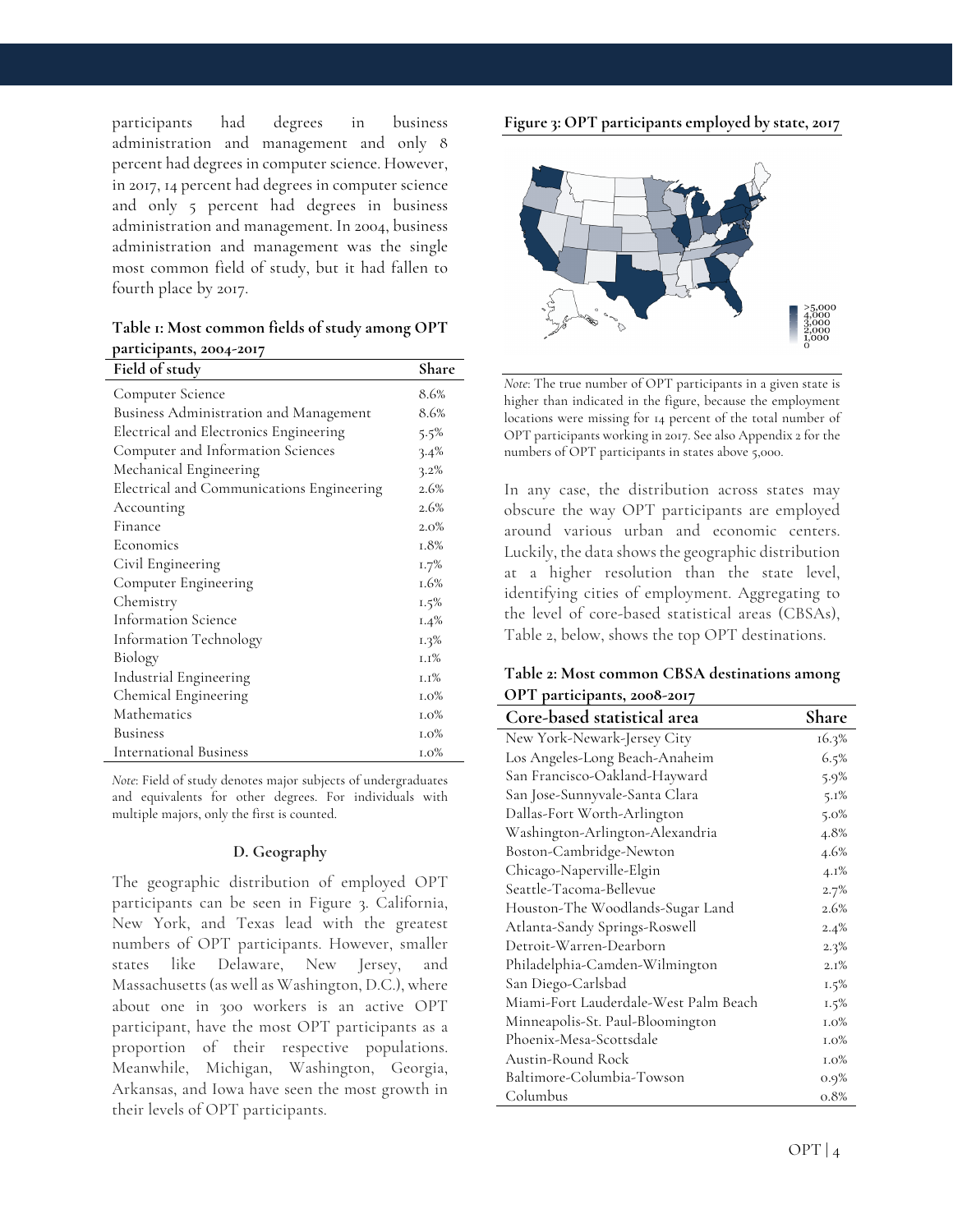The schools graduating OPT participants are mainly state schools and prestigious private schools. The most common degree-awarding institutions since 2003 have been the University of Southern California, Columbia University, and New York University. See Appendix 1 for a longer list of the most common schools.

## **Economic Effects**

This section estimates and describes the effects of OPT employment on a variety of economic outcomes, using geographic variation in the employment locations of OPT participants. It finds that greater numbers of OPT participants lead to higher levels of innovation, measured by the number of patents, as well as higher average earnings, especially among the higher-skilled. This is consistent with previous findings that international students increase innovation<sup>6</sup> and the positive effects of other high-skilled workers in the United States through other programs.7

Determining the causal effect of the level of OPT participation presents a challenge because some causation is expected to run in both directions; economic conditions in a region are expected to respond to the level of OPT participation but it is also to be expected that economic conditions will affect where OPT participants locate in the first place.

However, this challenge is not insurmountable. First, the rule establishing the 24-month STEM extension, which dramatically increased the total number of active OPT participants can be exploited as a natural experiment. Second, existing networks formed by previous OPT participants, colleges, and employers have an effect on where OPT participants work that is independent from the given economic conditions in a given year. Both of these are used to isolate variation in the levels of OPT participation unrelated to economic conditions.

Estimates are shown below in Tables 3 and 4. See Appendix 3 for econometric details on the fixedeffects instrumental variable (FE-IV) approach described above, as well as the simpler fixed-effects (FE) models estimated for comparison.

As indicated in Table 3 below, the data show statistically significant positive effects of OPT participation on the number of patents and on average earnings. All else equal, the data suggests 10 additional OPT participants working in a CBSA leads to about five additional patents originating in that CBSA. It is unlikely that this is entirely a direct effect (i.e., that OPT participants themselves own or are responsible for these patents), but it rather appears to represents some combination of direct innovation by OPT participants and indirect spillover effects caused by a larger supply of highly educated workers.

The effect of greater numbers of OPT participants on average earnings is also positive but not statistically significant at standard confidence level. But the larger positive effects on earnings for college-educated residents are statistically significant, though unlike the effect on patenting, not robust to the alternative model specification. Positive effects on earnings can be understood as the combination of effects from better diffusion of ideas, knowledge spillovers, and agglomeration effects.

| Table 3: Economic effects of OPT participants |
|-----------------------------------------------|
|-----------------------------------------------|

| Outcome variable      | FE-IV                 | FE          |
|-----------------------|-----------------------|-------------|
| Patents               | ***<br>.499           | 诗诗<br>.391  |
|                       | (.059)                | (.167)      |
| Average earnings (\$) | $.201$ <sup>*</sup>   | $-0.003$    |
|                       | (L118)                | $(L_{II2})$ |
| Bachelor's            | $-332$ <sup>***</sup> | .066        |
|                       | (.103)                | (0.116)     |
| Graduate              | $.680^{***}$          | .282        |
|                       | (.178)                | (183).      |

*Note*:  $*$  p<.0,  $*$  p<.05,  $*$  p<.05. All errors are cluster-robust standard errors. Estimating patents in the FE-IV model used only the network instrument, because patent data was available through 2015, precluding the use of the STEM extension instrument used in all other FE-IV estimations. Controls were included for total CBSA population size and that of various degrees of educational attainment, the age distribution, and a time trend.

Table 4 below shows estimates of the marginal effects of 100 OPT participants in a CBSA on labor force participation, the fraction of the population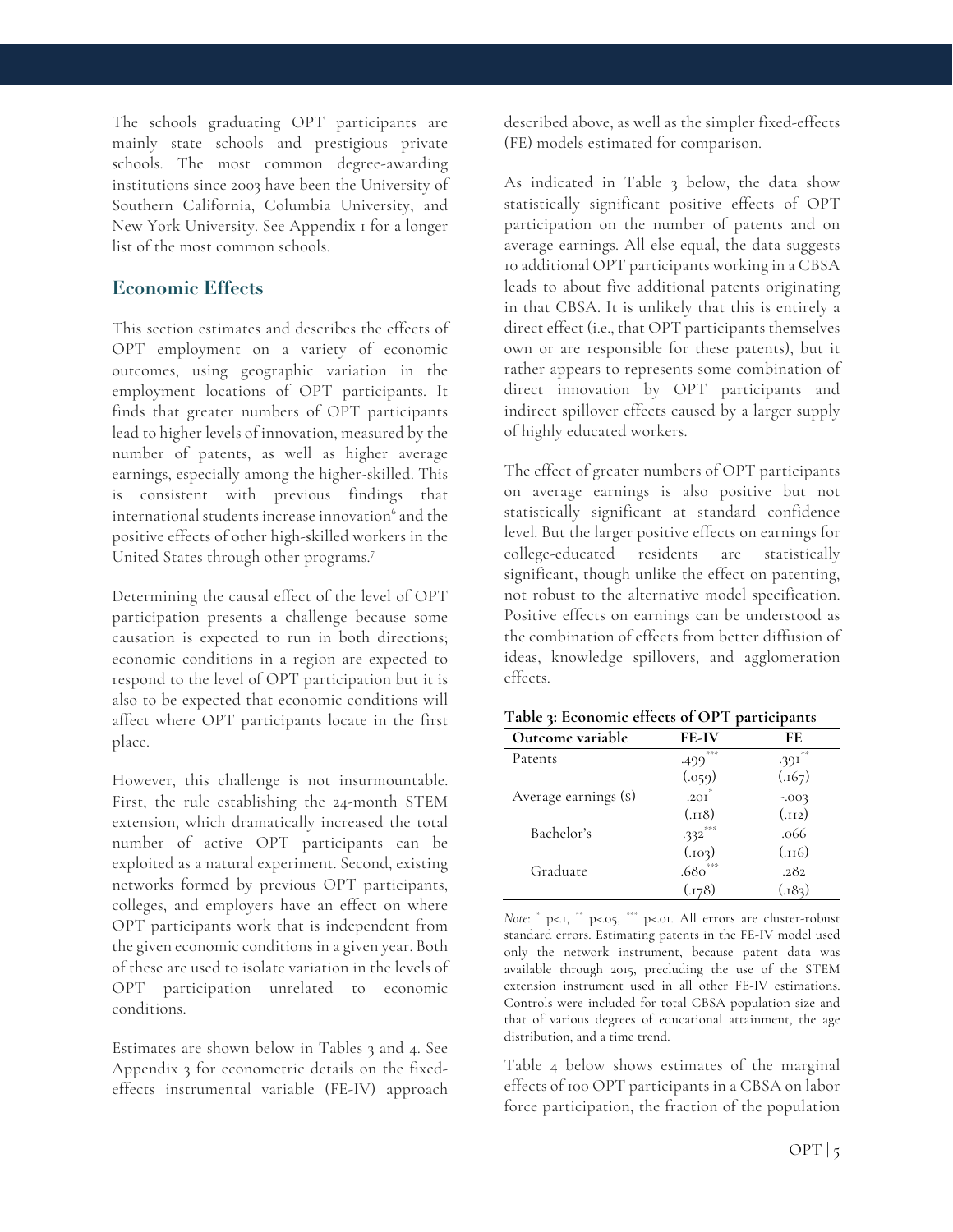employed, and the unemployment rate. None of the estimated effects is statistically different from zero, suggesting that OPT participants do not have adverse effects on aggregate labor market outcomes.

**Table 4: More economic effects of OPT participants**

| Outcome variable              | <b>FE-IV</b>   | FE             |
|-------------------------------|----------------|----------------|
| Labor force participation (%) | .013           | $-.006$        |
|                               | (.008)         | $_{\rm (OII)}$ |
| Employment as % of population | .014           | $-.008$        |
|                               | $_{\rm (OIO)}$ | (0.012)        |
| Unemployment rate (%)         | $-0.003$       | .002           |
|                               | (0.007)        | (0.005)        |

*Note*: No estimate is statistically significant at the 0.1 significance level. Magnitudes represent estimated effects per hundred OPT participants. All errors are cluster-robust standard errors. Labor force participation is among those over 25, as is employment over population, due to data limitations. Controls were included for total CBSA population size and that of various degrees of educational attainment, the age distribution, and a time trend.

Taken together, the results in this section suggest that regional economies benefit from employing greater numbers of OPT participants, seeing higher levels of innovation and higher earnings for residents, without discernible negative effects.

# **Policy Considerations**

The results in this report indicate that OPT participants are quite highly skilled (with a significant majority having attained advanced degrees), have positive effects on innovation and the marginal productivity of high-skilled workers, and have little to no effect on other economic outcomes.

Yet, key components of the program rests on the preservation of the status quo in the administrative rules by which it is governed. The STEM and Cap-Gap extensions are regulatory provisions, and are susceptible to revision or repeal under an unfriendly administration. Indeed, at the time of this writing, the Unified Agenda indicates that a notice of proposed rulemaking is expected in September 2019 that would increase requirements and costs associated with participation in the OPT

program and a later regulation is being considered that would completely overhaul the program, potentially slashing the duration of OPT status and the level of partipation. <sup>8</sup> Codification of various regulatory components of the program, including extensions and the use of duration of status, would not *expand* the scope of the benefits derived from the program, but would protect the benefits that are generated under the existing regulatory structure.

Beyond codification, new policies could help retain such high-skilled workers. Greater retention would allow the United States to continue to benefit from individual OPT participants when their OPT status expires instead of forcing them to leave their jobs and take their talents elsewhere if they are not lucky enough in the H-1B lottery.

Smaller-scale reforms to expand retention include proposals such as authorizing international students to declare dual intent on F-1 visas if they participate in OPT—that is, intent to transition from their temporary non-immigrant visas to immigrant visas.<sup>9</sup> However, dual intent is, on its own, insufficient to ensure that a given OPT participant can transition onto a non-\student visa. Allowing OPT renewals for H-1B lottery losers and/or increasing the cap on advanceddegree exemptions under the H-1B would have larger effects, though still smaller than exempting all OPT participants who meet basic requirements from the H-1B numerical limitation, just as the employees of universities and similar institutions are exempted now. In addition, the results in this report lend support to the proposal of some lawmakers to authorize permanent residence for all those who graduated from a U.S. institution of higher education subject to degree or subject requirements. 10

Making it easier for talented and highly educated workers and innovators to continue to pursue their careers in the United States can be an inexpensive part of any strategy to increase productivity growth.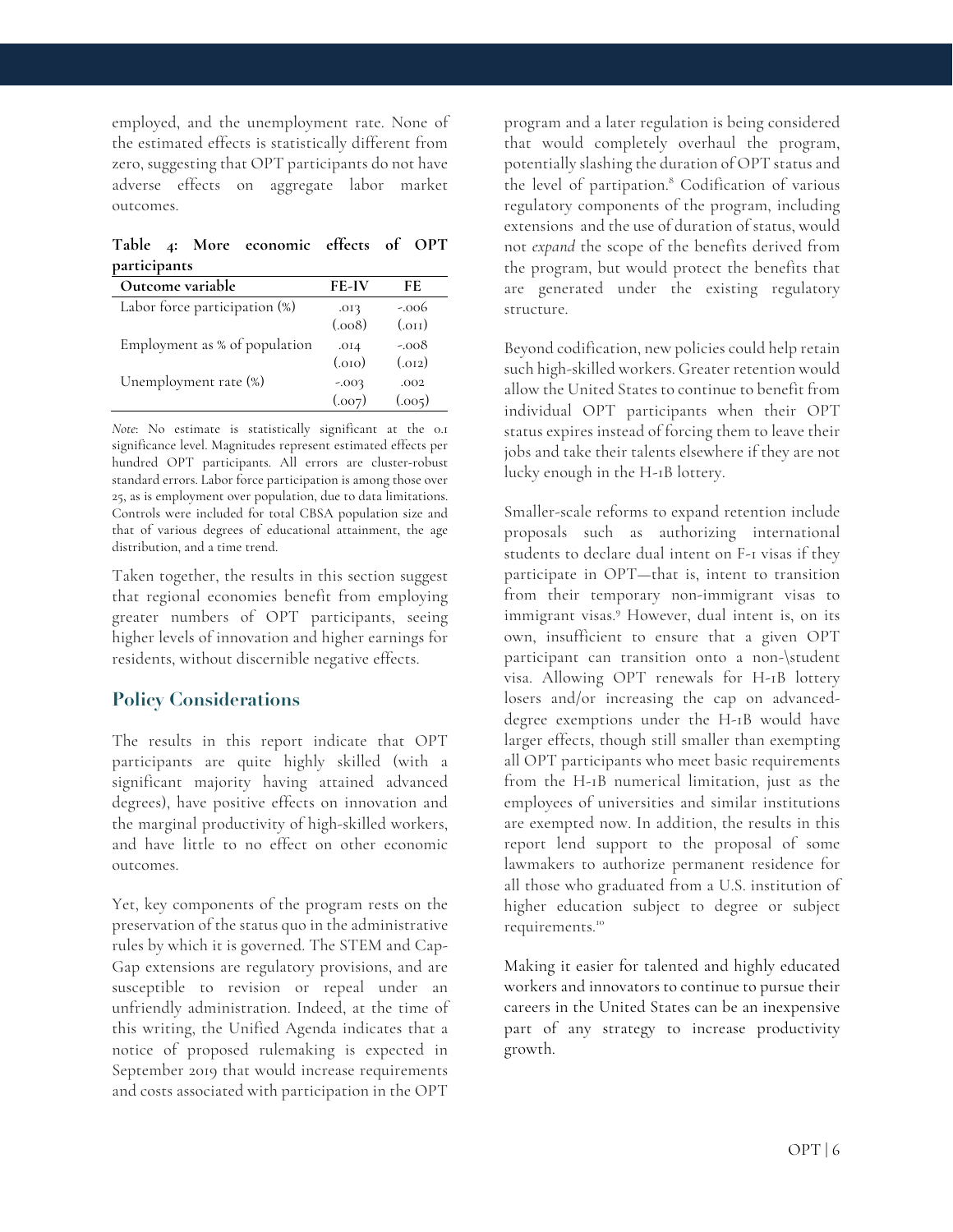# **Appendix**

| participants, 2003-2017                 |                         |
|-----------------------------------------|-------------------------|
| Degree-awarding institution             | <b>OPT</b> participants |
| University of Southern California       | 30,720                  |
| Columbia University                     | 29,438                  |
| New York University                     | 25,537                  |
| City University of New York             | 20,730                  |
| Carnegie Mellon University              | 17,109                  |
| Arizona State University                | 16,797                  |
| University of Texas at Dallas           | 16,109                  |
| University of Michigan                  | 15,848                  |
| University of Illinois                  | 15,811                  |
| Northwestern Polytechnic University     | 15,463                  |
| Northeastern University                 | 15,382                  |
| University of Texas at Arlington        | 15,129                  |
| Purdue University                       | 14,675                  |
| Illinois Institute of Technology        | 14,630                  |
| State University of New York at Buffalo | 14,228                  |
| University of Florida                   | 13,717                  |
| University of Pennsylvania              | 13,142                  |
| <b>Boston University</b>                | 13,102                  |
| San Jose State University               | 12,464                  |
| Indiana University                      | 12,374                  |
| Texas A&M University                    | 12,300                  |
| Ohio State University                   | 12,050                  |
| Harvard University                      | 12,026                  |
| University of California, Los Angeles   | 12,014                  |
| Cornell University                      | 11,808                  |

|                     | AI: Most common schools among OPT  |                  |        |
|---------------------|------------------------------------|------------------|--------|
|                     | participants, 2003-2017            |                  |        |
|                     | <b>Degree-awarding institution</b> | OPT participants |        |
|                     | University of Southern California  |                  | 30,720 |
| Columbia University |                                    |                  | 29,43  |

**A2: OPT participants employed by state in states with more than 5,000, 2017**

| State         | <b>OPT</b>   |          |
|---------------|--------------|----------|
|               | participants |          |
| California    | 44,536       | 20.8%    |
| New York      | 24,611       | $11.5\%$ |
| Texas         | 22,870       | 10.7%    |
| New Jersey    | 15,396       | 7.2%     |
| Massachusetts | 10,604       | 4.9%     |
| Illinois      | 9,334        | 4.4%     |
| Michigan      | 7,840        | 3.7%     |
| Washington    | 7,585        | $3.5\%$  |
| Virginia      | 7,086        | $3.3\%$  |
| Georgia       | 7,035        | $3.3\%$  |
| Florida       | 6,997        | $3.3\%$  |
| Pennsylvania  | 5,265        | 2.5%     |

*Note*: As indicated above, the true number of OPT participants in a given state is higher than indicated here, because the employment locations were missing from 14% of the total number of OPT participants working in 2017

#### **A3: Data and econometric considerations**

The data set provided by USCIS on OPT participants was transformed into a data set containing the yearly numbers of estimated OPT participants in each CBSA in the United States. The interval was restricted from 2008-2017, because data on locations of employment was widely missing in the data USCIS provided before 2008. To prevent overestimating the magnitudes of economic effects, it was assumed that missing geographic data within the interval from 2008-2017 was random, meaning that the number of OPT participants in a given CBSA in a given year could be estimated by scaling the number of OPT participants observed in that CBSA in that year by the ratio of the total number of OPT participants to the number of observations that included geographic data (which turned out to be about 1.4).

CBSA-level geographic data on economic and demographic variables was obtained from the Local Area Unemployment Statistics Program," the American Community Survey, $n^2$  and the U.S. Patent and Trademark Office patent breakouts.<sup>13</sup>

The FE-IV model was estimated with Balestra and Varadharajan-Krishnakumar's generalized twostage least squares (2SLS). <sup>14</sup> The endogenous variable,  $x_{it}$ , the estimated number of OPT participants in CBSA  $i$  and year  $t$ , was instrumented with a binary variable that indicated whether the 24-month STEM extension had gone into effect and a network instrument,<sup>15</sup>  $z_{it} = x_{it-1} - \nabla_x x$ . Fixed effects in all models are CBSA.  $\frac{x_{it-1}}{\sum_i x_{it-1}}\sum_i x_{it}$ . Fixed effects in all models are CBSAfixed effects, and all models were estimated with controls or covariates for total CBSA population size and that of various degrees of educational attainment, the age distribution, and a time trend.